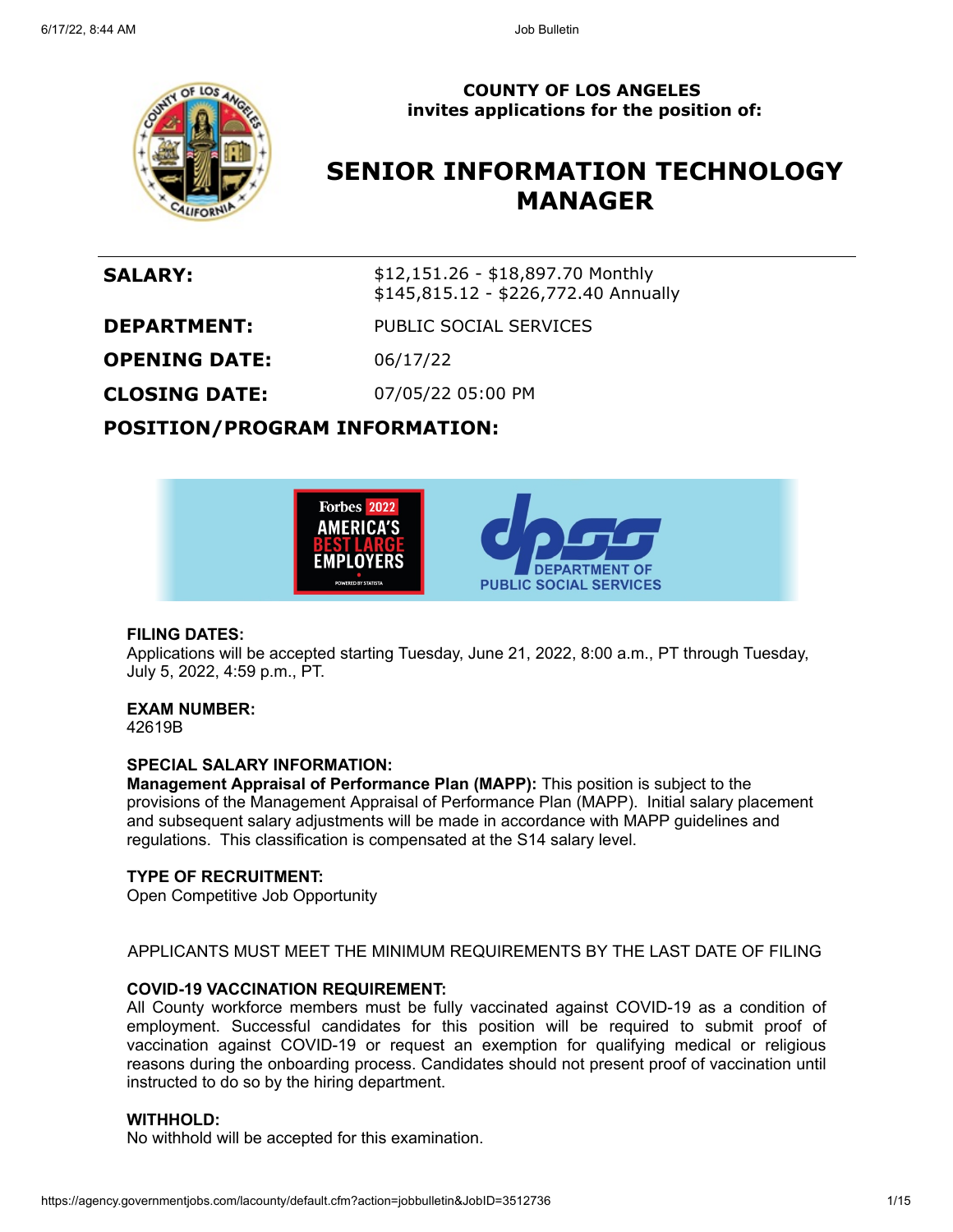#### **DEFINITION:**

Under broad, executive direction, is responsible for a major Information Technology Division within a County line department, overseeing the full systems development life cycle management of major projects/programs, unique in complexity and scope, with enormous, far-reaching impact to County residents and program funding sources.

#### **CLASSIFICATION STANDARDS:**

This position reports to the Department of Public Social Services (DPSS) Chief Information Officer, and is responsible for planning, organizing, and directing the activities of the managers and staff, within the Eligibility Systems Division. This position is responsible for ensuring the continuous delivery of automated public assistance services through effective management of all technical and financial aspects associated with multiple public assistance case management systems. Incumbents must possess the skills necessary to manage major information technology projects including systems requirements analysis, design, development, testing, implementation, maintenance, conversion, cut-over, and retirement of existing legacy case management systems supporting the Department of Public Social Services. This position may also function as an associate Chief Information Officer of the Department.

## **ESSENTIAL JOB FUNCTIONS:**

Provides oversight for systems replacement procurements and associated implementation projects including all systems implementation phases from vendor selection through enterprisewide deployment, plus ongoing systems maintenance including evolutionary improvements of the newly implemented solution.

Analyzes and assesses current and proposed plans; oversees and manages the development, design, implementation, and maintenance of automated information systems to ensure achievement of strategic long-range information requirements, and integrates plans into overall strategic departmental plans.

Oversees the development and delivery of training programs for management and technical personnel involving the use and maintenance of systems and equipment.

Acts as consultant to senior managers, Department and other County departments' executive management and provides alternatives as needed to system design and development.

Confers with senior departmental management, Chief Information Office, Chief Executive Office, other County departments, and State and Federal officials regarding implementation and maintenance of information systems necessary to ensure mandated data and information reporting requirements are followed.

Manages risk assessment and mitigation planning, change management, Business Process Improvement (BPI) and transition planning from legacy to new systems.

Develops and maintains IT policies and standards relating to the acquisition, implementation, and operation of information technology systems to ensure that information integrity, security, and privacy are maintained.

Assists with the development and preparation of the departmental automated information systems budget for inclusion into the overall budget and Chief Information Office Business Automation Plan.

Assists or prepares recommendations and justifications for additional resources including personnel, space, and materials necessary to meet the department's information technology requirements.

Represents the department on committees and in meetings with Federal, State, and County officials and with other local governmental agencies as required.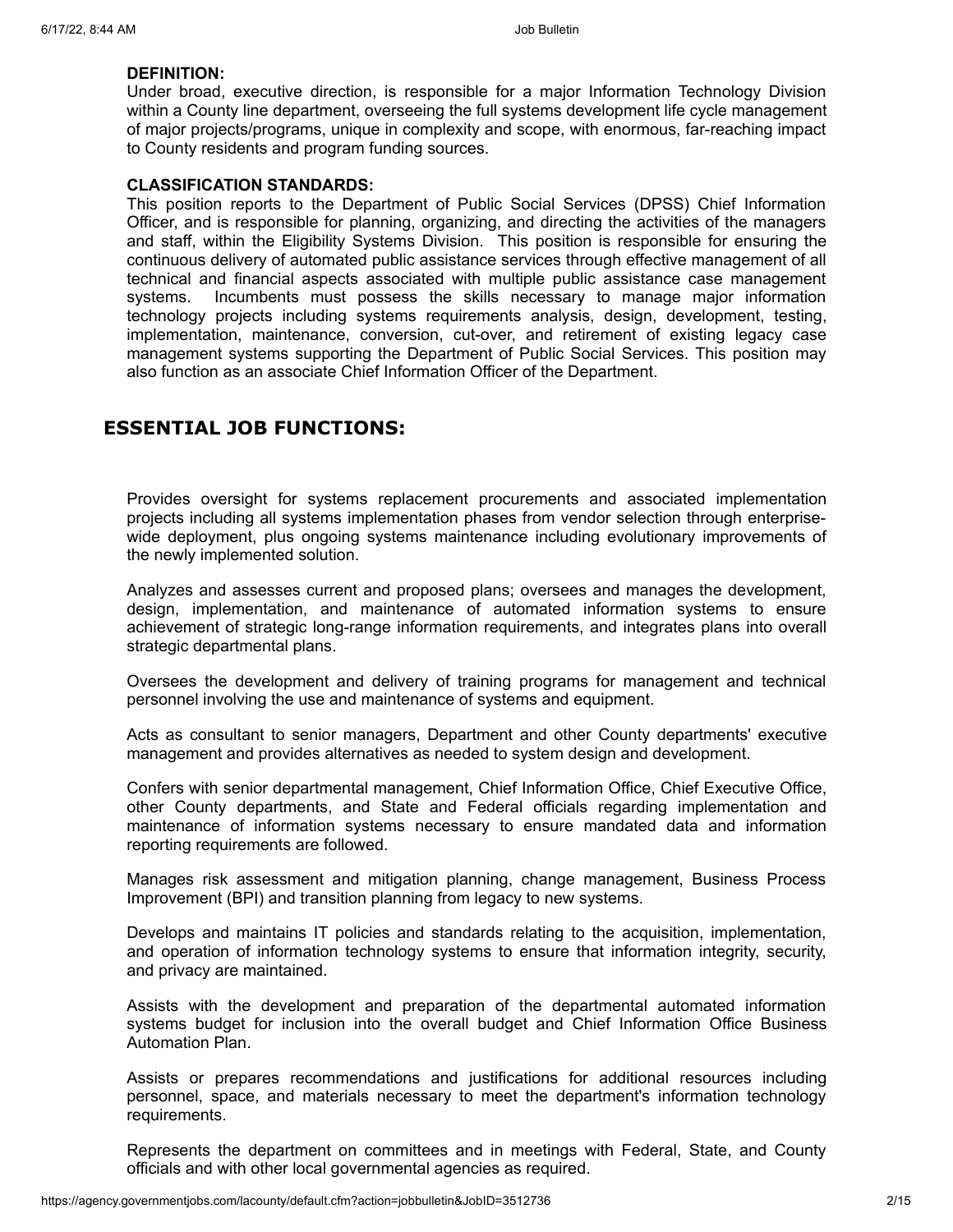Functions as an associate Chief Information Officer, as needed.

*Public Social Services:*

Plans, organizes, assigns, directs, and evaluates the work of assigned managers and staff responsible for developing, implementing, maintaining, and supporting public assistance eligibility determination and benefit issuance systems; ensures that appropriate policies and procedures are established and documented.

Assists in the development and execution of business process reengineering and business transformation initiatives and identifies innovative opportunities in support of the delivering of automated public assistance services.

Ensures that all eligibility determination and benefit issuance systems are properly aligned with the requirements, standards and best practices required by County, State and federal oversight authorities.

Administers major multi-million dollar public-serving application service contracts; acts as primary Department liaison to vendors/contractors; monitors and manages vendor performance against contract obligations.

# **REQUIREMENTS:**

#### **MINIMUM REQUIREMENTS:**

**Option 1\*:** Graduation from an accredited college or university with a Bachelor's degree in Computer Science, Information Systems, Business Administration, a discipline related to the core business function of the department, or a closely related field and five (5) years of progressively responsible experience\*\* managing the design, development, implementation, operation, and maintenance of large complex integrated enterprise information systems\*\*\* in a large, multi-service public or private-sector organization.\*\*\*\*

**Option 2:** Two (2) years of experience, within the last three (3) years, at the level of Los Angeles County's class of Information Technology Manager III.\*\*\*\*\*

**Option 3:** Seven (7) years of progressively responsible experience\*\* managing the design, development, implementation, operation, and maintenance of large complex information systems\*\*\*\*\*\* in a large multi-service public or private-sector organization.\*\*\*\*

#### **LICENSE:**

A valid California Class C Driver License or the ability to utilize an alternative method of transportation when needed to carry out job-related essential functions.

#### **PHYSICAL CLASS:**

Physical Class II – Light: Light physical effort which may include occasional light lifting to a 10 pound limit, and some bending, stooping or squatting. Considerable walking may be involved.

#### **SPECIAL REQUIREMENTS INFORMATION:**

\*In order to qualify under Option 1, you MUST include a legible copy of the official diploma, official transcripts, official letter, evaluation report of a transcript, or a certificate of completion with your application or within ten (10) calendar days from application submission. Official transcript and official letter are defined as transcript or letter that bears the college seal and states "official and/or copy" issued by the school's Registrar Office. A printout of the transcript from the school's website is NOT considered official and will not be accepted which may result in your application being rejected. An evaluation report of a transcript is defined as a report issued by an academic credential evaluation agency recognized by the NACES or the AICE of the United States. A transcript submitted that is expressed in a language other than English will NOT be accepted and may result in your application being rejected.

https://agency.governmentjobs.com/lacounty/default.cfm?action=jobbulletin&JobID=3512736 3/15 \*\*Progressively responsible experience is defined as: tasks, job duties, or roles that demonstrate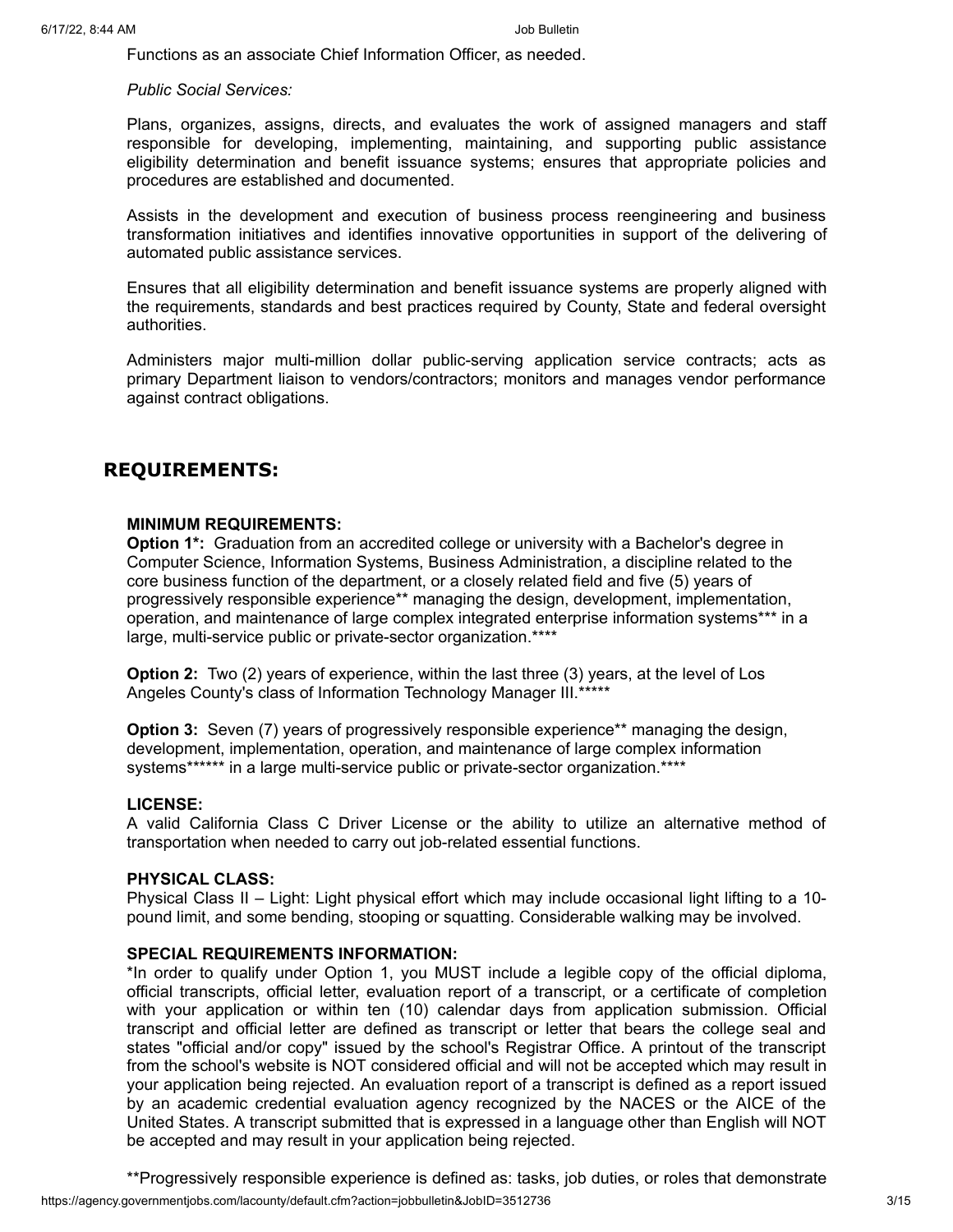growth and/or advancement in complexity, difficulty, or level of responsibility.

\*\*\*Large complex integrated enterprise information systems is defined as: very complex computing systems which handle large volumes of data and enable organizations to integrate and coordinate their business processes across the entire organization. Such systems normally are a single-system, centralized and providing core business services to all branches of the organization, ensuring that information can be shared across all functional levels and management hierarchies.

\*\*\*\*Large, multi-service public or private sector organization is defined as: an agency of at least 300 employees, 50 MM annual revenue or budget, and either multiple governmental programs and services or multiple lines of business.

\*\*\*\*\*Experience at the level of Information Technology Manager III in the County of Los Angeles is defined as: under direction, plans, organizes and directs the activities of a large information systems division providing effective information technology programs and services to support achievement of departmental and County mission and objectives; may function as a departmental Chief Technology Officer or an associate Chief Information Officer in a large to very large sized County department.

\*\*\*\*\*\*Large complex information systems is defined as: provides comprehensive information technology services dealing with large volumes of data, and capable of supporting an organization and facilitate its business needs.

#### **ENDORSEMENT OF COUNTY QUALIFICATIONS:**

Experience gained in a position performing similar kinds of work that provides the knowledge, skills, and abilities required for the higher-level position will be accepted. Experience claimed will be verified and evaluated to determine if the type, level, or length of experience is qualifying. Applicants must supply sufficient information for this evaluation to be made. County employees who wish to meet the requirements using out-of-class experience must provide, within ten (10) calendar days of filing, written proof of this experience in a Verification of Experience Letter (VOEL) signed and approved by their Departmental Human Resources Manager or authorized representative. Employees do not need to submit such verification if they hold or have held one of the positions listed in the requirements, or a position deemed to be at equivalent level. Credit will only be given for out-of-class experience to meet the selection requirements.

#### **DESIRABLE QUALIFICATIONS:**

- A Master's Degree from an accredited college or university in Information Technology, Computer Science, Mathematics, Business Administration or a discipline related to the core business function of the department.
- Certification from the Project Management Institute (PMI) as a Project Management Professional (PMP).
- Experience managing all phases (procurement, requirements gathering, business process reengineering, development, testing and deployment) of a public assistance case management, or electronic health records management system, implementation.
- Ability to read and interpret system plans, technical specifications, logical and physical data models and business process/flow diagrams associated with the purchase and implementation of major applications/systems.

# **ADDITIONAL INFORMATION:**

#### **IMPORTANT NOTES:**

- Please note that all information included in the application materials is subject to **VERIFICATION** at any point during the examination and hiring process, including after an appointment has been made.
- **FALSIFICATION** of any information may result in **DISQUALIFICATION.**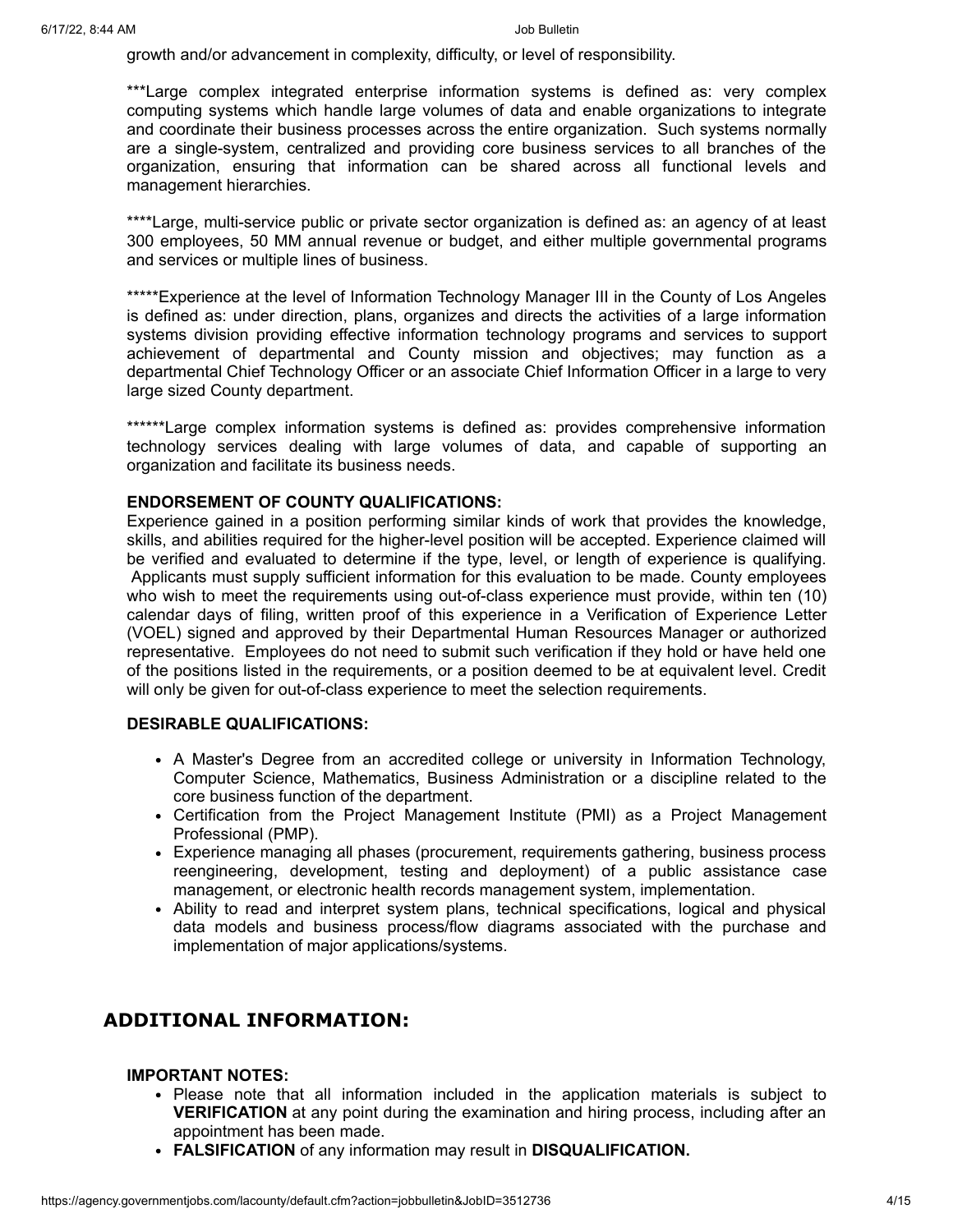### **EXAMINATION CONTENT:**

This examination will consist of three (3) parts:

**Part 1:** An Evaluation of Training and Experience weighted at 30% covering:

- Education
- Duties
- Certifications and Training
- Management Experience
- Running a Large Scale Production System Experience

**Part 2:** A Project Management multiple choice test weighted 35%, assessing the following:

- Project Communications Management
- Project Cost Management
- Project Human Resources Management
- Project Management Characteristics
- Project Management Methodologies
- Project Procurement Management
- Project Quality Management
- Project Risk Management
- Project Scope Management
- Project Stakeholder Management
- Project Time Management

**Part 3:** A Director/Senior Manager Level multiple choice test weighted 35%, assessing the following:

- Deductive Reasoning
- Leading and Supervising
- Deciding and Initiating Action
- Adhering to Principles
- Delivering Results
- Relating and Networking
- Achieving Work Goals
- Entrepreneurial Thinking
- Persuading and Influencing
- Adapting and Responding to Change
- Coping with Pressure and Setbacks
- Formulating Strategies and Concepts

Applicants must meet the Minimum Requirements and achieve a composite passing score of 70% or higher on Part 1, Part 2, and Part 3 of the examination in order to be placed on the eligible list.

Many important notifications including invitation letters will be sent electronically to the email address provided on the application. It is important that you provide a valid email address. Please add [AiressBatungbakal@dpss.lacounty.gov,](mailto:AiressBatungbakal@dpss.lacounty.gov) [info@governmentjobs.com](mailto:info@governmentjobs.com), [talentcentral@shl.com,](mailto:talentcentral@shl.com) [no-reply@proctoru.com,](mailto:no-reply@proctoru.com) [donot-reply@amcatmail.com](mailto:donot-reply@amcatmail.com), and the domains [dpss.lacounty.gov](mailto:dpss.lacounty.gov) and [hr.lacounty.gov](mailto:hr.lacounty.gov) to your email address and list of approved senders to prevent email notifications from being filtered as spam/junk/clutter mail.

Applicants have the ability to opt out of emails from LA County. If you unsubscribe, you will not receive any email notification for any examination for which you apply with Los Angeles County. Regardless of whether you choose to unsubscribe, you can always check for notifications by logging into governmentjobs.com and viewing your profile inbox, which saves a copy of all emailed notices.

It is your responsibility to take the above steps to view correspondence. Los Angeles County will not consider claims of not viewing or receiving notification to be a valid reason for late test administration or re-scheduling of a test component.

Plan to submit your online application well in advance of the deadline as you may be required to verify your email address. This only needs to be done once per email address, and if you already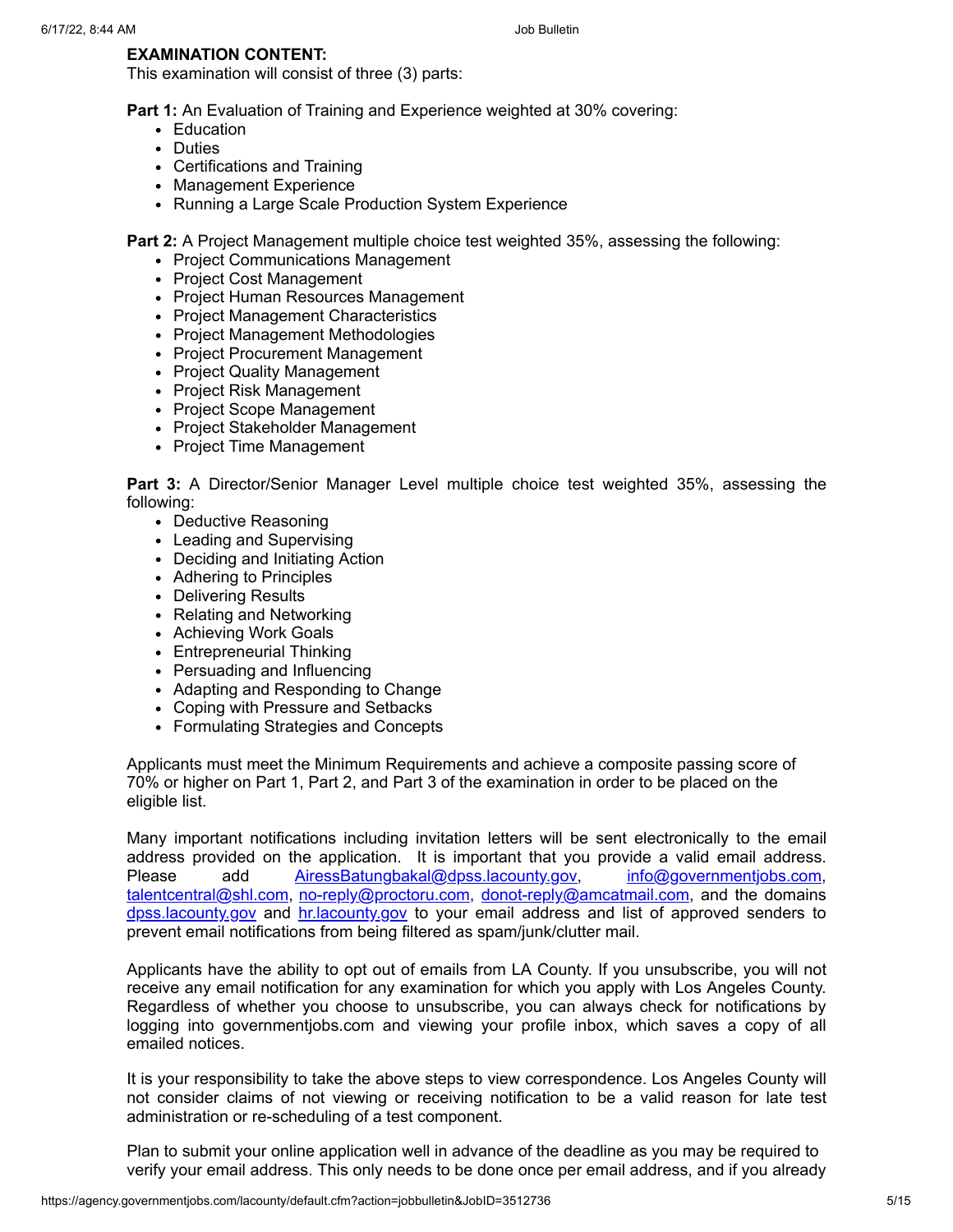have a job seeker account on [www.governmentjobs.com/careers/lacounty](http://www.governmentjobs.com/careers/lacounty), you can verify at any time by logging in and following the prompts. This is to enhance the security of your online application and to ensure you do not enter an incorrect email address.

Notice of Non-acceptance and Final Result letters will be sent via E-mail or USPS, depending on your chosen method of contact in the supplemental questionnaire. Test scores cannot be given over the phone.

#### **Standardized and copyrighted examination materials are not subject to review in accordance with Civil Service Rule 7.19.**

#### **TRANSFER OF TEST COMPONENTS:**

- Applicants who have taken identical components recently for other exams may have their scores automatically transferred to this examination.
- This examination contains test components that may be used in the future for new examinations and your test scores may be transferred.

### **TEST PREPARATION:**

Study guides and other test preparation resources are available to help candidates prepare for employment tests. While the guides will help in preparing for the test, we advise you to review all related materials that you deem necessary.

- An interactive, Online Test Preparation System for taking practice tests may be accessed on the Department of Human Resources website at <http://hr.lacounty.gov/>. Please click on "Find a Job" and then "Job Search Toolkit." Test preparation information is located under the "Employment Test Assistance" section.
- Additional practice tests are available at <https://www.shldirect.com/en/practice-tests>

### **ELIGIBILITY INFORMATION:**

The names of candidates receiving a passing grade in the examination will be placed on the eligible list in order of their score group for a period of twelve (12) months following the date of promulgation.

#### **SPECIAL INFORMATION**:

The County of Los Angeles is a Fair Chance employer. Except for a very limited number of positions, you will not be asked to provide information about a conviction history unless you receive a contingent offer of employment. The County will make an individualized assessment of whether your conviction history has a direct or adverse relationship with the specific duties of the job, and consider potential mitigating factors, including, but not limited to, evidence and extent of rehabilitation, recency of the offense(s), and age at the time of the offense(s). **If asked to provide information about a conviction history, any convictions or court records which are exempted by a valid court order do not have to be disclosed.**

#### **VACANCY INFORMATION:**

The resulting eligible list will be used to fill vacancies in the Department of Public Social Services offices located throughout Los Angeles County.

### **PASSING THIS EXAMINATION AND BEING PLACED ON THE ELIGIBLE LIST DOES NOT GUARANTEE AN OFFER OF EMPLOYMENT**

#### **APPLICATION AND FILING INFORMATION:**

Applications must be filed online only. We must receive your application **before 5:00 p.m**., PT, on the last day of filing. Applications submitted by U.S. mail, fax, or in person will not be accepted. Apply online by clicking on the green "Apply" button at the top right of this posting. You can also track the status of your application using the website [https://www.governmentjobs.com/careers/lacounty.](https://www.governmentjobs.com/careers/lacounty)

Applicants must submit all applicable documents (proof of out-of-class experience, diplomas, official transcripts, certificates, etc.) during application submission. All documents must be clear and legible. Although resumes can be uploaded as attachments to the application, resumes cannot be accepted in lieu of completing the online application.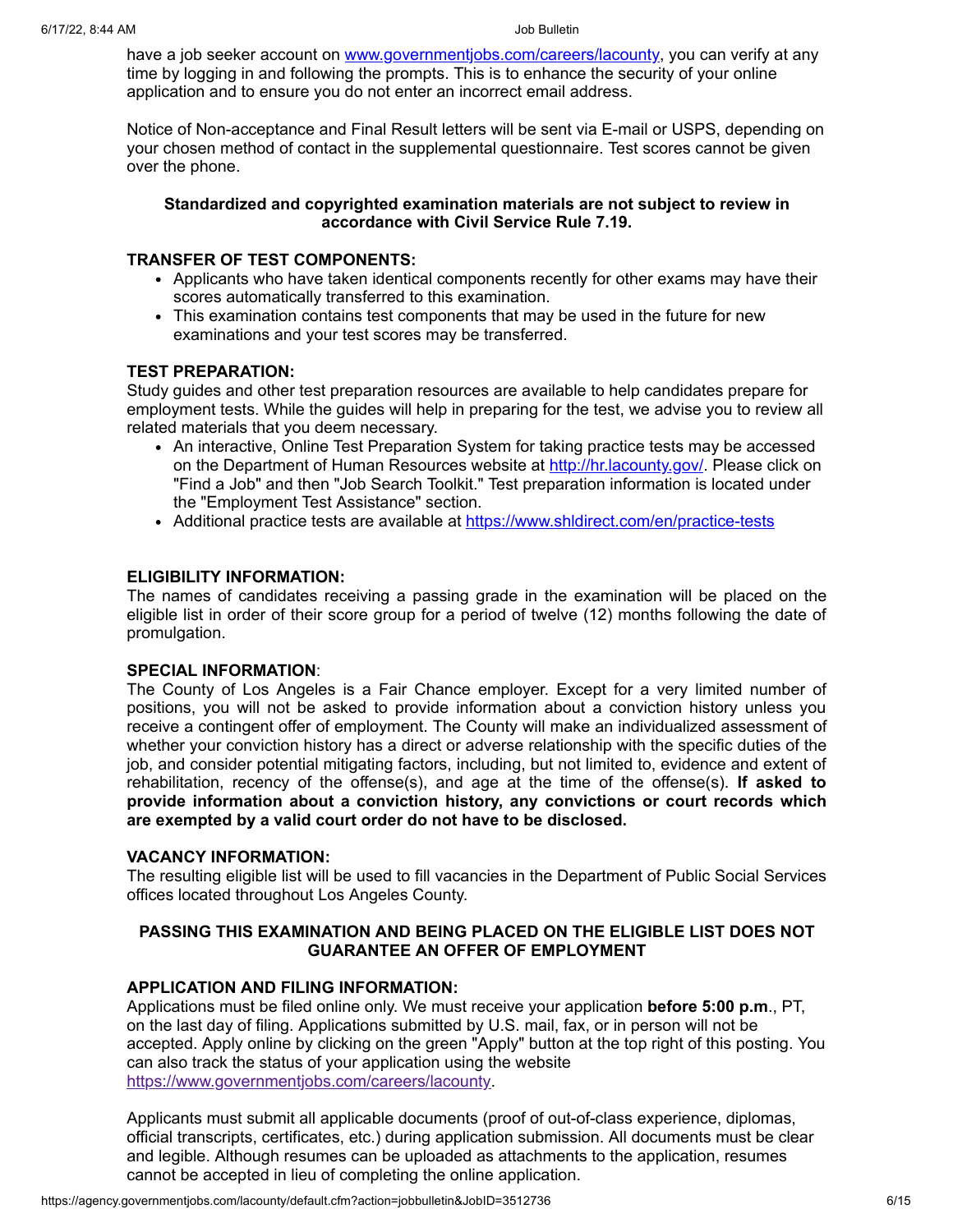Documents not submitted with the application may be emailed to **ExamsUnit@dpss.lacounty.gov** but must be received within ten (10) calendar days of filing. All emails must clearly identify the applicant's name and the subject line must include the exam name **SENIOR INFORMATION TECHNOLOGY MANAGER** and exam number **42619B**.

Acceptance of your application depends on whether you clearly show that you meet the Minimum Requirements. Fill out the online application completely and correctly in order to receive full credit for any related education, training, and job experience. For each job held, give the name and address of your employer, your job title, beginning and ending dates, and description of work performed. Utilizing verbiage from the Class Specification and/or Minimum Requirements will not be sufficient to demonstrate that you meet the requirements. Doing so may result in an incomplete application and disqualification. All information supplied is subject to verification. APPLICATIONS MAY BE REJECTED AT ANY STAGE OF THE SELECTION PROCESS. Falsification of any information may result in disqualification or rescission of appointment.

#### **PLEASE REVIEW YOUR APPLICATION CAREFULLY AND COMPLETELY PRIOR TO CLICKING THE "SUBMIT" BUTTON**

#### **SOCIAL SECURITY NUMBER**:

Please include your Social Security Number for record control purposes. Federal law requires that all employed persons have a Social Security Number.

#### **COMPUTER AND INTERNET ACCESS AT PUBLIC LIBRARIES:**

LA County public libraries have reopened with limited access hours and may require prior reservation to use their computers. Applicants can find out more information about select inperson services at [https://lacountylibrary.org/reopening.](https://lacountylibrary.org/reopening)

#### **NO SHARING OF USER ID AND PASSWORD:**

All applicants must file their application online using their own user ID and password. Using a family member or friend's user ID and password may erase a candidate's original application record and is subject to disqualification from this examination.

Questions regarding this posting may be emailed, with the exam name **Senior Information Technology Manager** and exam number **42619B** in the subject line, to [ExamsUnit@dpss.lacounty.gov](mailto:ExamsUnit@dpss.lacounty.gov)

#### **Testing Accommodations Information and Coordinator Contact Information:**

If you need accommodation to take an assessment, let us know by contacting the ADA/Testing Coordinator at **[TestingAccommodations@hr.lacounty.gov.](mailto:TestingAccommodations@hr.lacounty.gov)** The sooner you contact us, the sooner we can respond to your request and keep you moving through the process.

Teletype Phone: (800) 897-0077 California Relay Services Phone: (800) 735-2922

Department Contact Name: Airess Batungbakal Department Contact Phone: (562) 566-7525 Department Contact Email: [ExamsUnit@dpss.lacounty.gov](mailto:ExamsUnit@dpss.lacounty.gov) For more information on Employment Information, click on the link below: [http://file.lacounty.gov/SDSInter/dhr/247636\\_EmploymentInformation.pdf](http://file.lacounty.gov/SDSInter/dhr/247636_EmploymentInformation.pdf) (Download PDF reader)

APPLICATIONS MAY BE FILED ONLINE AT: [http://hr.lacounty.gov](http://hr.lacounty.gov/)

Position #42619B SENIOR INFORMATION TECHNOLOGY MANAGER AB

\*\*\*\*\*\*\*\*\*\*\*\*\*\*\*\*\*\* Los Angeles, CA 90010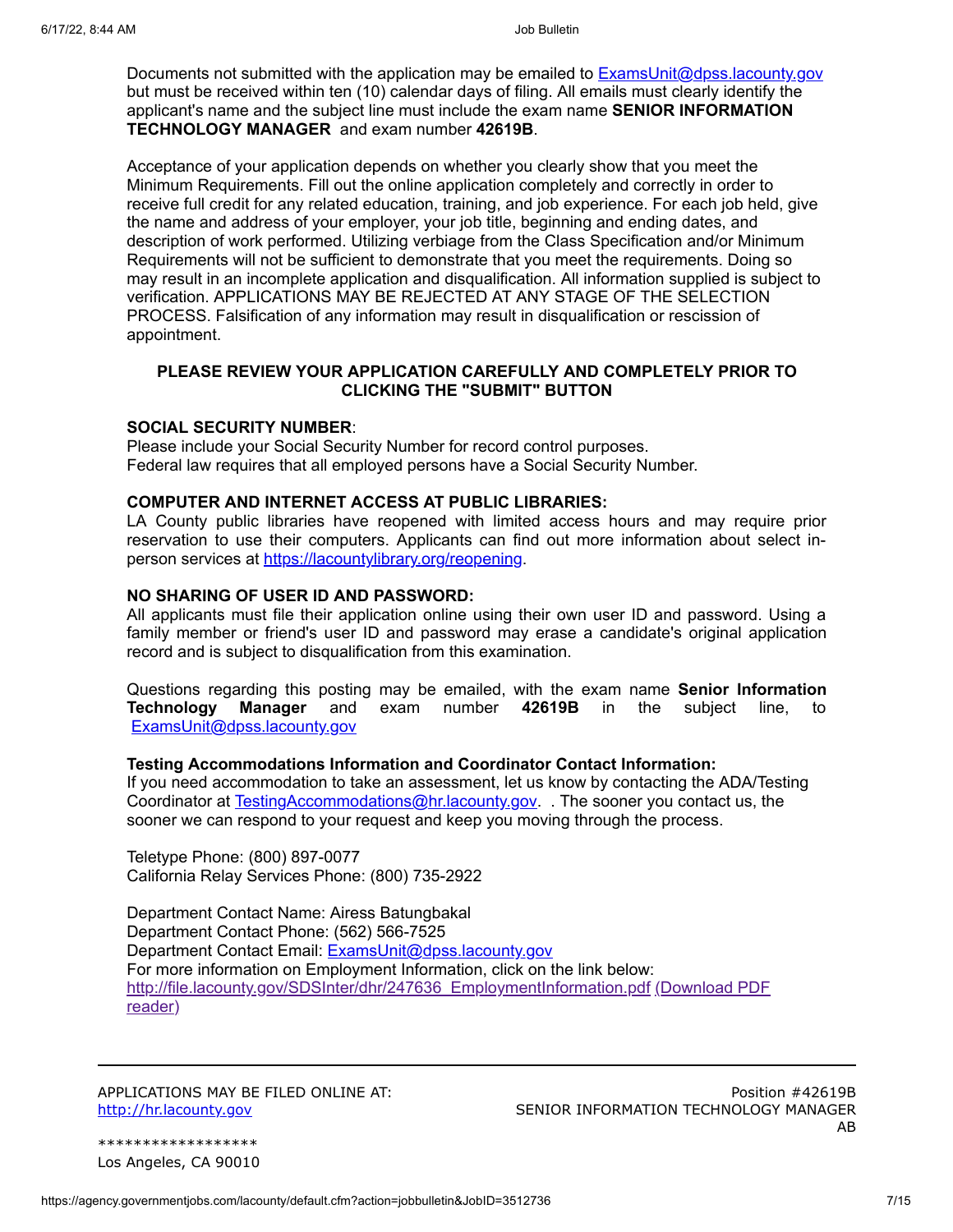#### **SENIOR INFORMATION TECHNOLOGY MANAGER Supplemental Questionnaire**

1. The response you provide on supplemental question 1 is **VOLUNTARY**. The information provided will have **NO IMPACT** on your application, nor will it be used to determine your eligibility to participate in this or any future examination. This information will be used by the County for statistical purposes to enhance its homeless service programs.

Have you experienced any of the following homelessness or insecure housing situation(s) within the last two (2) years?

- $\Box$  Lived in a car
- $\Box$  Lived in a park
- $\Box$  Stayed in a makeshift structure on the street or sidewalk
- $\Box$  Stayed in an abandoned building
- $\Box$  Stayed in a camp ground
- $\Box$  Resided in an emergency shelter
- $\Box$  Stayed in a hotel or motel
- $\Box$  Stayed with friends or family members
- □ Other
- $\Box$  No, I have not experienced homelessness or insecure housing situations.
- \* 2. Many important notifications including invitation letters will be sent electronically to the email address provided on the application. It is important that you provide a valid email address. Please add **AiressBatungbakal@dpss.lacounty.gov,** [JasmineHines@dpss.lacounty.gov](mailto:JasmineHines@dpss.lacounty.gov), [Talentcentral@shl.com,](mailto:Talentcentral@shl.com) [Noreply@proctoru.com,](mailto:Noreply@proctoru.com) [Donotreply@amcatmail.com](mailto:Donotreply@amcatmail.com) [info@governmentjobs.com](mailto:info@governmentjobs.com) and the domains [dpss.lacounty.gov](http://dpss.lacounty.gov/) and [hr.lacounty.gov](http://hr.lacounty.gov/) to your list of approved email senders to prevent our email notifications from being blocked or filtered as spam/junk/clutter mail. Los Angeles County will not consider claims of not viewing or receiving notification to be a valid reason for late test administration or rescheduling of a test component.

 $\Box$  I acknowledge that I have read and understood the above instructions.

- \* 3. You may elect to receive **application status and final test results notifications** via email OR via USPS mail. Please note that USPS mail may take up to 14 business days for delivery. All other notifications, such as test invitations and other applicable special information, are communicated exclusively via email. How would you like to receive **application status and final results notifications?**
	- $\square$  Email  $\square$  USPS
	-
- \* 4. If you are a County employee who has gained the required experience by performing duties outside of your previous or current payroll title, please attach/upload approved Verification of Experience Letter(s) (VOEL) to support your claim and provide the following information:

#### **Payroll Title:**

#### **Department:**

#### **Out-of-Class Assignment:**

**Dates of Employment:** FROM (mm/dd/yr) - TO (mm/dd/yr)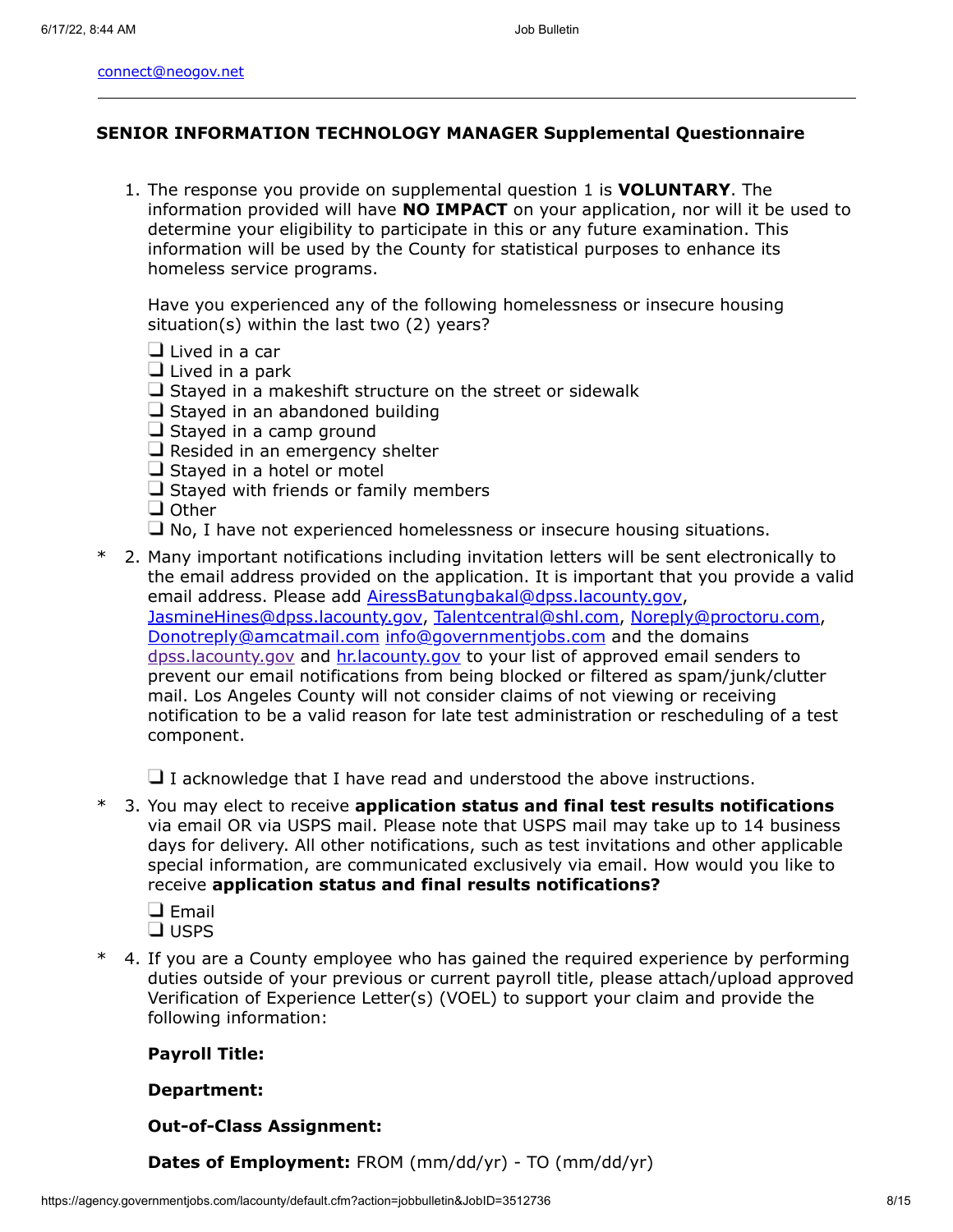# **Total Number of Years and/or Months of Experience:**

# **Detailed Description of Job Duties Performed:**

If you do not have out-of-class experience that meets the Minimum Requirements, please write "DOES NOT APPLY".

- \* 5. Did you attach a copy of your Verification of Experience Letter (VOEL), official diploma, official transcript or other applicable document?
	- $\Box$  Yes, I have attached all necessary documents.
	- $\Box$  No, it is not applicable.

 $\Box$  I will email the document(s) within ten (10) calendar days to ExamsUnit@dpss.lacounty.gov.

\* 6. **GENERAL INSTRUCTIONS:** The information you provide on supplemental questions (10-23) will serve as Part I: the evaluation of Training and Experience for the **Senior Information Technology Manager** examination. This evaluation is a selfassessment. The supplemental questions require you to document specific training, certifications, education, and work experience that pertain to the competencies identified as important to the successful performance of the job duties of a **Senior Information Technology Manager**. The information you provide will be scored on a point system that reflects the relative importance of each item to the performance of the work of the classification. It is your sole responsibility to complete this questionnaire completely, correctly, and accurately. Making false statements on this form may cause you to be disqualified from this examination.

 $\Box$  I acknowledge that I have read and understood the above instructions.

\* 7. **SCORING:** The maximum number of points that may be awarded on your evaluation of Training and Experience is 100. You will receive points for work experience (i.e., pertinent work activities), certification and trainings, and managerial experience that have been linked to one's ability to successfully perform the duties of a **Senior Information Technology Manager**. To receive credit, **you must provide all required information and supporting documentation** (e.g., diploma, certificates, official college transcripts, duty assignment and supervisor contact information, work samples, etc.) **as identified in the instructions for each question**. Vague, illegible, or incomplete entries will also not be awarded credit.

 $\Box$  I acknowledge that I have read and understood the above instructions.

\* 8. **EMPLOYMENT EXPERIENCE:** It is **your responsibility** to provide verifiable documentation or contact information from any agency or organization that supports the work experience you described in this questionnaire. The source of information must be from the organization's personnel officer, his/her designee, or your previous immediate supervisor for the work you described with an active member's phone number for validation. **All documentation for employment verification must be on the organization's letterhead.**

 $\Box$  I acknowledge that I have read and understood the above instructions.

9. **SUPPORTING DOCUMENTATION:** The documents you provide in support of the training, formal education, and certification must match the information contained in your personnel record. Copies of completion certificates for classes claimed, such as grade reports, transcripts, or other proof, may also be considered. You must submit a copy of an official transcript from the institution that conferred the degree to receive credit for an academic degree.

 $\Box$  I acknowledge that I have read and understood the above instructions.

\* 10. In Part 1 of the evaluation of Training and Experience, indicate which **Training and Experience** you have completed/obtained.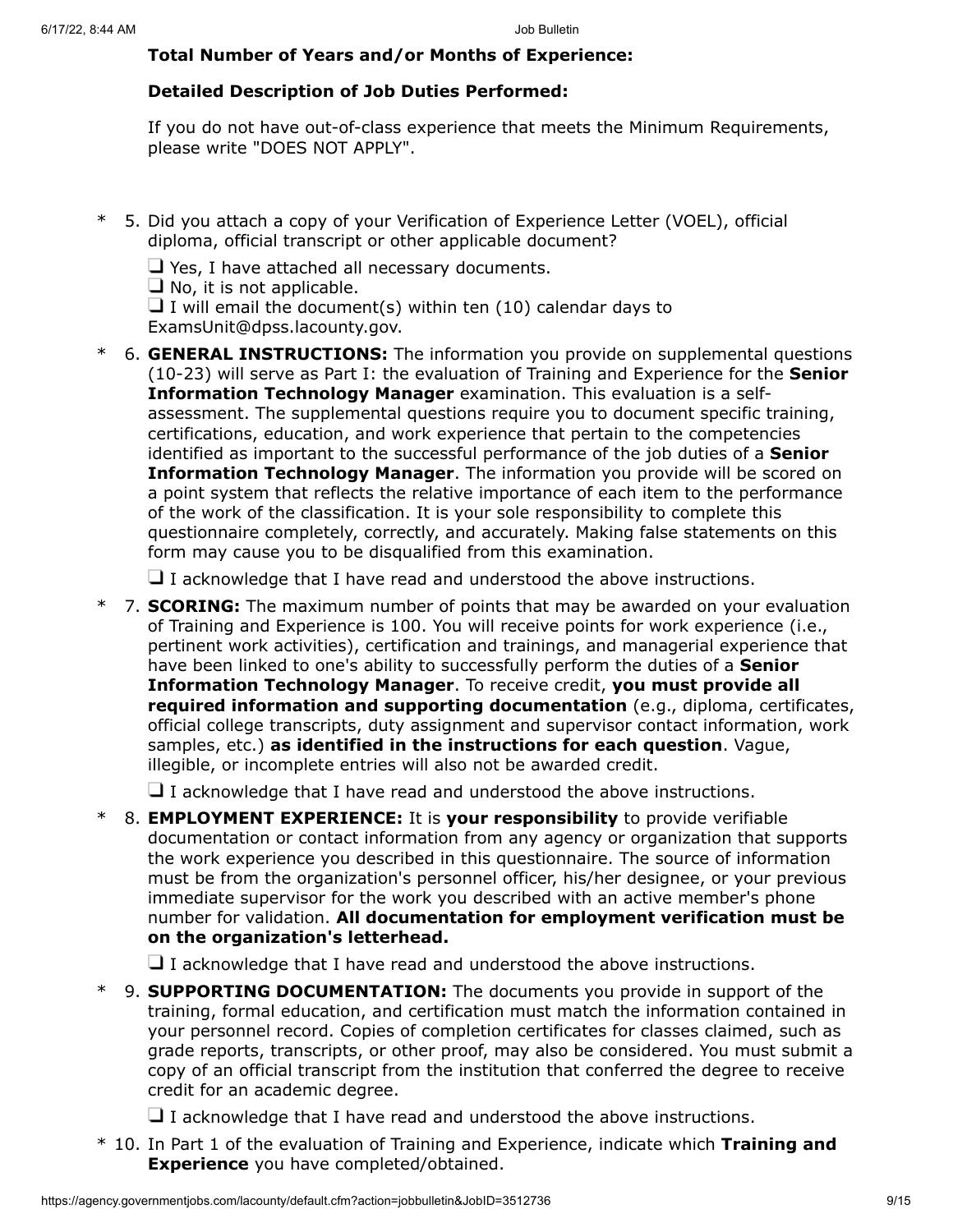**A.** Graduation from an accredited college with a Bachelor's degree in Computer Science, Information Systems, Business Administration, a discipline related to the core business function of the department, or a closely related field **and** five (5) years of progressively responsible experience managing the design, development, implementation, operation, and maintenance of large complex integrated enterprise information systems in a large, multi-service public or private-sector organization.

OR

**B.** Two years of experience, within the last three years, at the level of Los Angeles County's class of Information Technology Manager III.

### OR

**C.**Seven (7) years of progressively responsible experience managing the design, development, implementation, operation, and maintenance of large complex information systems in a large multi-service public or private-sector organization.

 $\Box$  I have completed/obtained Option A.

□ I have completed/obtained Option B.

 $\Box$  I have completed/obtained Option C.

\* 11. In Part 2 of the evaluation of Training & Experience, you will select which of the specified formal education and work experience you have **completed**. This section **IS NOT** intended to include informal on-the-job training or self-study.

2A. Specialized Formal Education

Have you completed/obtained a **Master's degree or higher** from an accredited\* college or university in **Computer Science, Information Systems, Business Administration,** etc.)?

 $\Box$  Yes, I have completed/obtained a Master's degree or higher from an accredited\* college or university in Computer Science.

 $\Box$  Yes, I have completed/obtained a Master's degree or higher from an accredited\* college or university in Information Systems.

 $\Box$  Yes, I have completed/obtained a Master's degree or higher from an accredited\* college or university in Business Administration.

 $\Box$  Yes, I have completed/obtained a Master's degree or higher from an accredited\* college or university in a related field.

 $\Box$  Yes, I have completed/obtained a Master's degree or higher from an accredited\* college or university in an unrelated field.

 $\Box$  No, I have NOT completed/obtained a Master's degree or higher from an accredited\* college or university.

\* 12. In the comment box below, provide the name of the institution which conferred the degree indicated in question 11, and attach a copy of the diploma or transcripts, certificates and licenses, or diploma/transcript associated with the degree you selected.

If you do not have a Master's degree, then indicate "N/A."

\* 13. In supplemental **questions 14 through 23**, all work experience described must be full-time work experience (i.e., Full time work is at least 40 hours a week).

 $\Box$  I acknowledge that I have read and understood the above instructions.

\* 14. Describe in **detail** your scope of responsibilities **providing oversight** for systems replacement procurements and associated implementation projects including all systems implementation phases from vendor selection through enterprise-wide deployment, plus ongoing systems maintenance including evolutionary improvements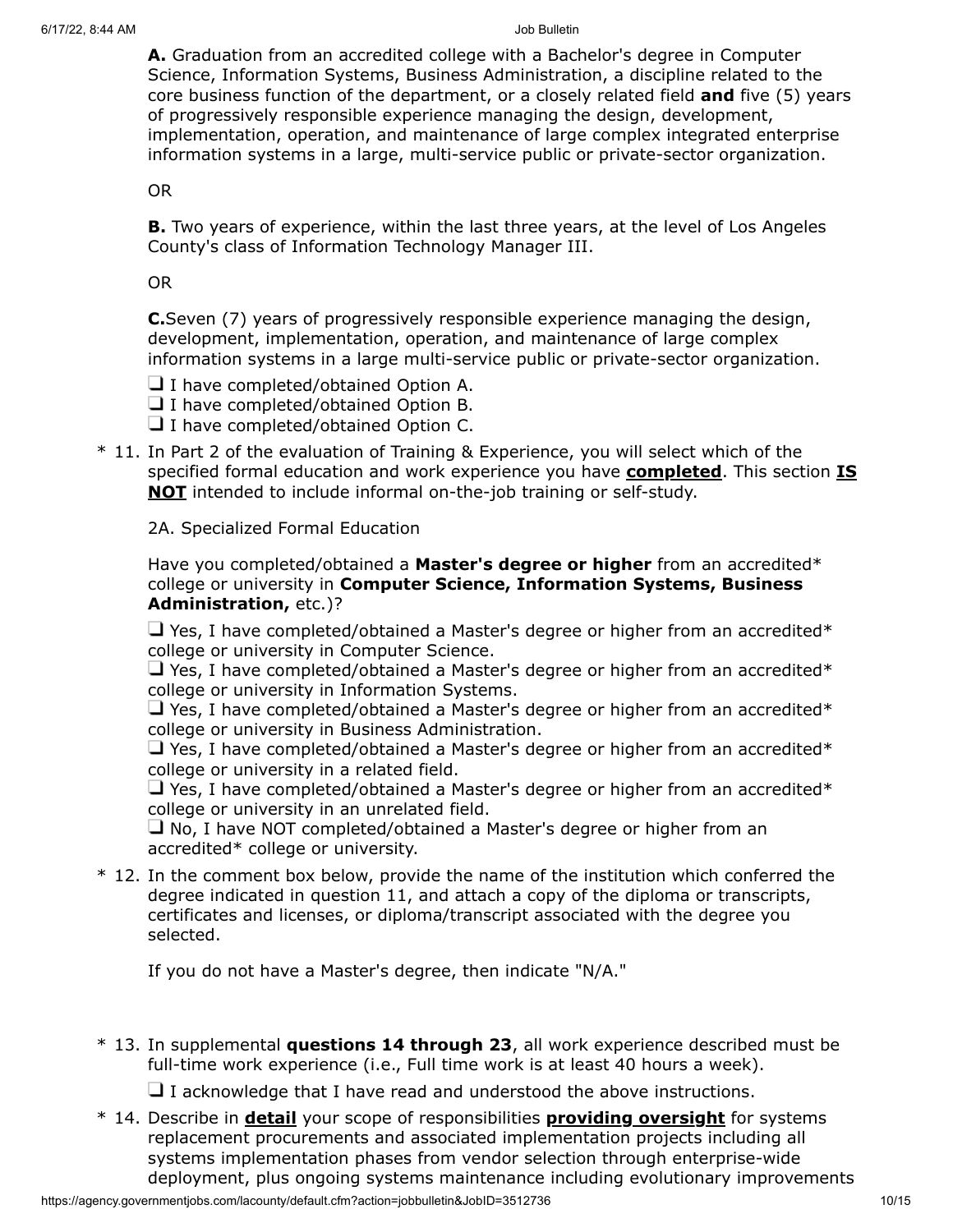of the newly implemented solution, including the employment period (start and end dates) and employer contact information (name of supervisor, the title of supervisor, phone number, and e-mail address).

If additional space is needed, you may upload and attach additional pages to complete your responses with your application. Be sure to include the supplemental question number with any additional responses submitted.

If you have no experience in this area of responsibility, then indicate "No Experience".

\* 15. Describe in **detail** your scope of responsibilities **overseeing and managing** the development, design, implementation, and maintenance of automated information systems, including the employment period (start and end dates) and employer contact information (name of supervisor, the title of supervisor, phone number, and email address).

If additional space is needed, you may upload and attach additional pages to complete your responses with your application. Be sure to include the supplemental question number with any additional responses submitted.

If you have no experience in this area of responsibility, then indicate "No Experience".

\* 16. Describe in **detail** your scope of responsibilities **overseeing the development and delivery of training programs** for system users, management, and technical personnel, and involving the use of systems and equipment, including the employment period (start and end dates) and employer contact information (name of supervisor, the title of supervisor, phone number, and e-mail address).

If additional space is needed, you may upload and attach additional pages to complete your responses with your application. Be sure to include the supplemental question number with any additional responses submitted.

If you have no experience in this area of responsibility, then indicate "No Experience".

\* 17. Describe in **detail** your scope of responsibilities **conferring with senior management, Chief Information Office, Chief Executive Office, other departments, and oversight agencies (i.e., State and Federal officials)** regarding implementation and maintenance of information systems, including the employment period (start and end dates) and employer contact information (name of supervisor, the title of supervisor, phone number, and e-mail address).

If additional space is needed, you may upload and attach additional pages to complete your responses with your application. Be sure to include the supplemental question number with any additional responses submitted.

If you have no experience in this area of responsibility, then indicate "No Experience".

\* 18. Describe in **detail** your scope of responsibilities **managing risk assessment and mitigation planning, change management, Business Process Improvement (BPI) and transition planning from legacy to new systems, including the employment period (start and end dates) and employer contact information**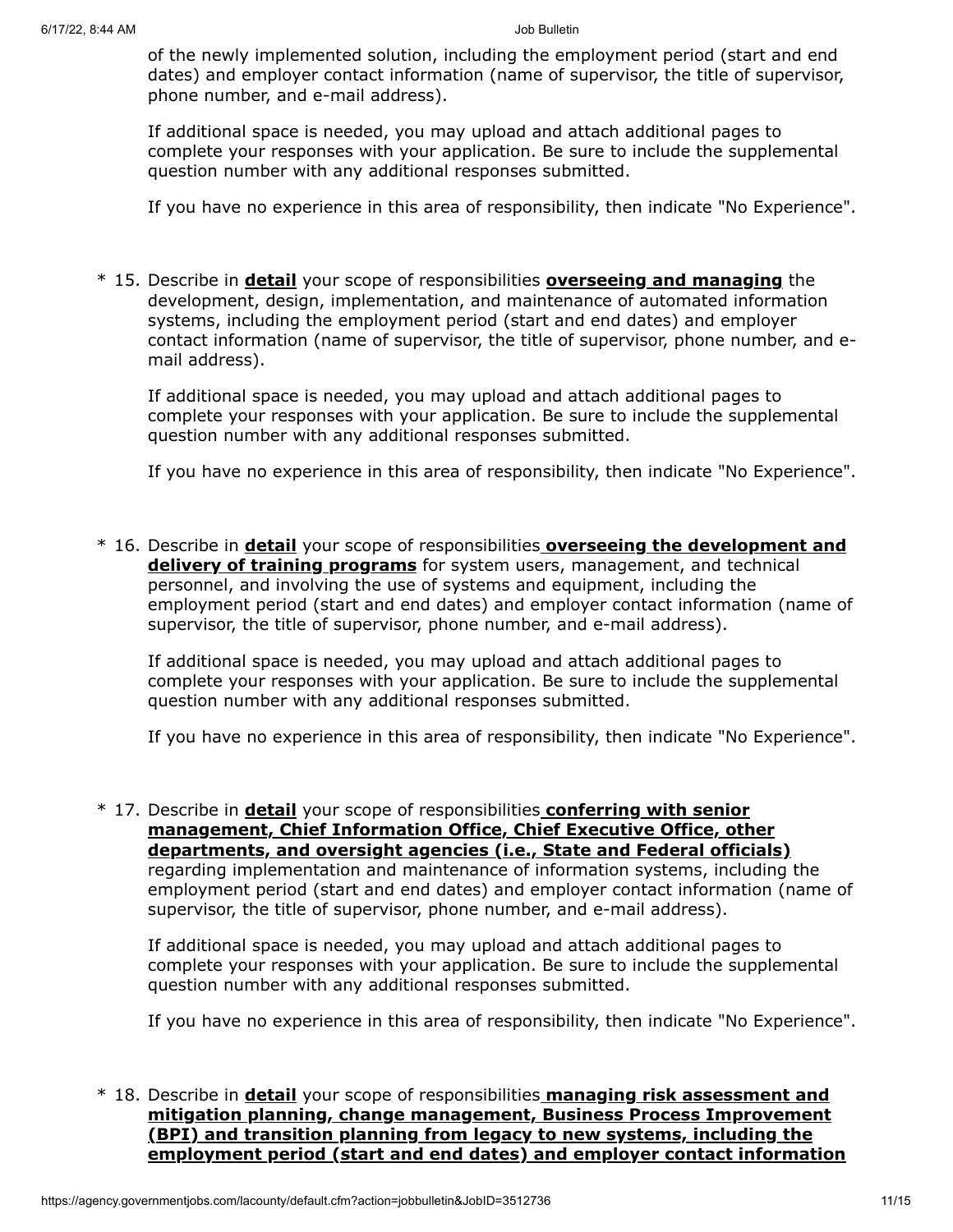### **(name of supervisor, the title of supervisor, phone number, and e-mail address).**

If additional space is needed, you may upload and attach additional pages to complete your responses with your application. Be sure to include the supplemental question number with any additional responses submitted.

If you have no experience in this area of responsibility, then indicate "No Experience".

\* 19. Describe in **detail** your scope of responsibilities **developing and maintaining IT policies and standards** relating to the acquisition, implementation, and operation of information technology systems, including the employment period (start and end dates) and employer contact information (name of supervisor, the title of supervisor, phone number, and e-mail address).

If additional space is needed, you may upload and attach additional pages to complete your responses with your application. Be sure to include the supplemental question number with any additional responses submitted.

If you have no experience in this area of responsibility, then indicate "No Experience".

\* 20. Describe in **detail** your scope of responsibilities **developing and preparing budgets** that meet the information technology needs of the business'/department's strategic goals, including the employment period (start and end dates) and employer contact information (name of supervisor, the title of supervisor, phone number, and email address).

If additional space is needed, you may upload and attach additional pages to complete your responses with your application. Be sure to include the supplemental question number with any additional responses submitted.

If you have no experience in this area of responsibility, then indicate "No Experience".

\* 21. Describe in **detail** your scope of responsibilities **preparing recommendations and justifications** for additional resources including personnel, space, and hardware/software as necessary, including the employment period (start and end dates) and employer contact information (name of supervisor, the title of supervisor, phone number, and e-mail address).

If additional space is needed, you may upload and attach additional pages to complete your responses with your application. Be sure to include the supplemental question number with any additional responses submitted.

If you have no experience in this area of responsibility, then indicate "No Experience".

#### \* 22. Describe in **detail** your scope of responsibilities **representing the**

**department/agency/organization** on committees and in meetings with oversight agencies (i.e., State and Federal officials) and with other local governmental agencies as required, including the employment period (start and end dates) and employer contact information (name of supervisor, the title of supervisor, phone number, and email address).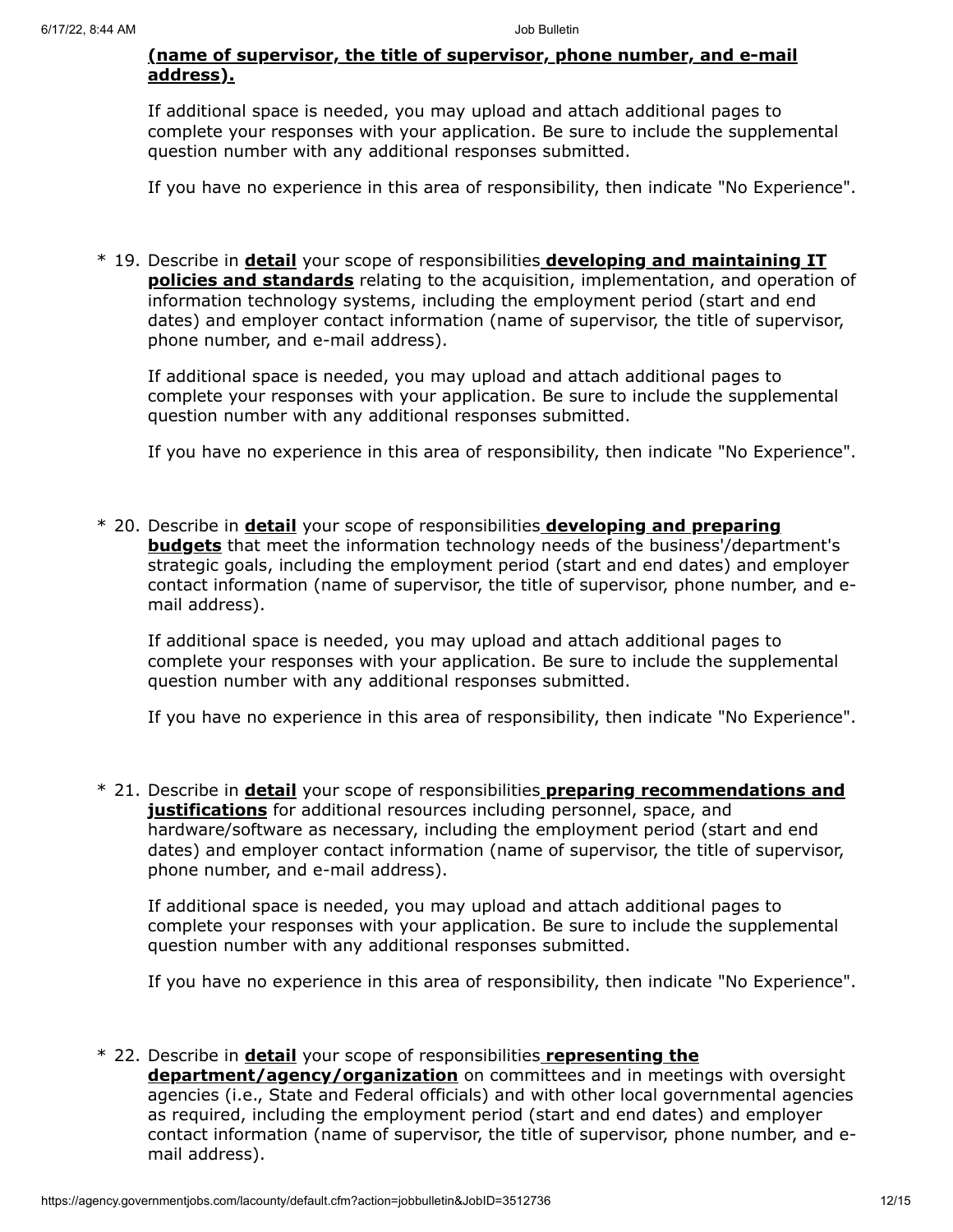If additional space is needed, you may upload and attach additional pages to complete your responses with your application. Be sure to include the supplemental question number with any additional responses submitted.

If you have no experience in this area of responsibility, then indicate "No Experience".

\* 23. Describe in **detail** your scope of responsibilities **assisting in administering major multi-million-dollar public/private sector-serving application service contracts**, including the employment period (start and end dates) and employer contact information (name of supervisor, the title of supervisor, phone number, and email address).

If additional space is needed, you may upload and attach additional pages to complete your responses with your application. Be sure to include the supplemental question number with any additional responses submitted.

If you have no experience in this area of responsibility, then indicate "No Experience".

\* 24. In Part 3 of the evaluation of Training & Experience, you will indicate **certifications and professional training** you have completed (i.e., certification and training must be related to Computer Science, Information Systems, Business Administration, etc.).

### 3A. **Certifications**

### **Certifications must be completed within the last 5 years.**

Please provide the following information for each certification obtained, and attach a copy of the corresponding certificate (i.e., certificates must be related to Computer Science, Information Systems, Business Administration, etc.) that you list: **Name of Certification: Specialty Area: Certification Institute: Completion Date: Expiration Date:**

Place an "N/A" next to Expiration Date if it is not applicable for the certificate you indicated.

If you have not completed any relevant certifications within the last 5 years, then indicate "N/A" in the comment box below.

#### \* 25. 3B. **Professional Trainings**

#### **Professional Training must be completed within the last 5 years.**

Please provide the following information for each professional training completed, and attach a copy of the corresponding training (i.e., training must be related to Computer Science, Information Systems, Business Administration, etc.) that you list: **Name of Professional Training: Provider of Training: Completion Date:**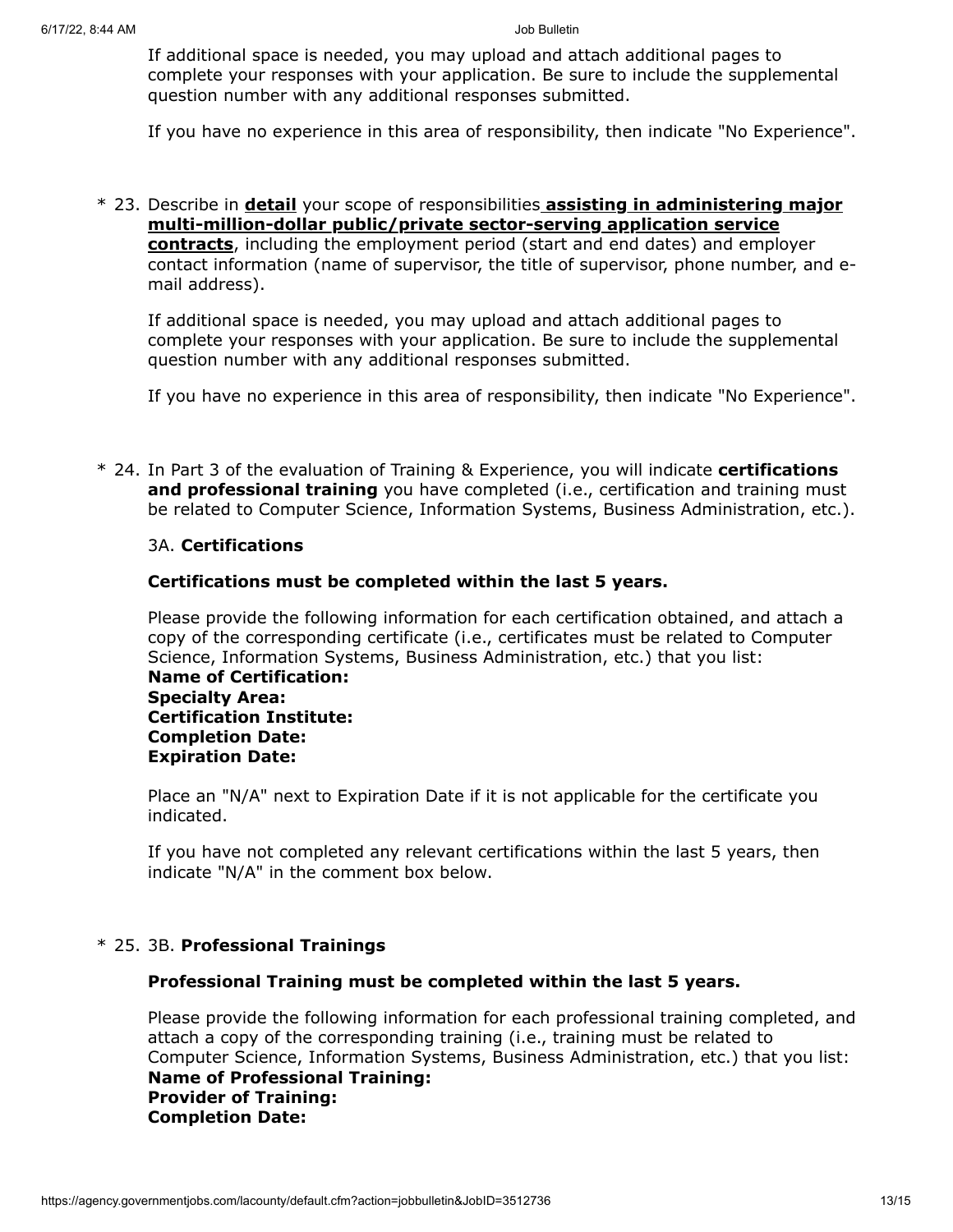If you have not completed any relevant professional training within the last 5 years, then indicate "N/A" in the comment box below.

\* 26. In Part 4 of the Evaluation of Training & Experience, you will indicate if you have **Managerial Experience**.

Indicate your previous experience performing managerial activities by selecting the **ONE** statement that **BEST** describes your managerial experience. Note: Managerial experience claimed must have included official responsibility for **ALL**of the following:

Making major recommendations and taking actions which have a direct and substantial affect **on multiple offices/programs**;

- Organizing, planning, implementing, and controlling **functions of multiple offices/programs**;
- Developing and implementing policies, procedures, and guidelines;
- Formulating short-term and long-term goals and objectives;
- Directing and supervising staff through subordinate supervisors;
- Allocating resources and formulating budgets; and
- Determining staff training needs.

 $\Box$  I have performed all of the activities listed above in the capacity of manager.  $\Box$  I have NOT performed all of the activities listed above in the capacity of manager.

\* 27. Based on the responses provided in **Question 26**, specify the dates of relevant experience, the job title of your position(s), and the organization(s) in which you gained the experience, beginning with the most recent. **Dates of Experience:** FROM (MM/DD/YY) - TO (MM/DD/YY) **Job Title: Organization/Program:**

If you have NOT performed all of the activities listed in **Question 26** in the capacity of manager, then indicate "No Experience".

\* 28. In Part 5 of the Evaluation of Training & Experience, you will indicate **your experience "Running a Large Scale Production System"** by answering supplemental **questions 29 through 33.**

 $\Box$  I acknowledge that I have read and understood the above instructions.

\* 29. Describe in **detail** your experience and scope of responsibilities providing oversight for the operation of a large scale production system including the following responsibility areas: **"Network and Infrastructure Management"**, including the employment period (start and end dates) and employer contact information (name of supervisor, the title of supervisor, phone number, and e-mail address).

If additional space is needed, you may upload and attach additional pages to complete your responses with your application. Be sure to include the supplemental question number with any additional responses submitted.

If you have no experience in this area of responsibility, then indicate "No Experience".

\* 30. Describe in **detail** your experience and scope of responsibilities providing oversight for the operation of a large scale production system including the following responsibility areas: **"Technical Support and Helpdesk"**, including the